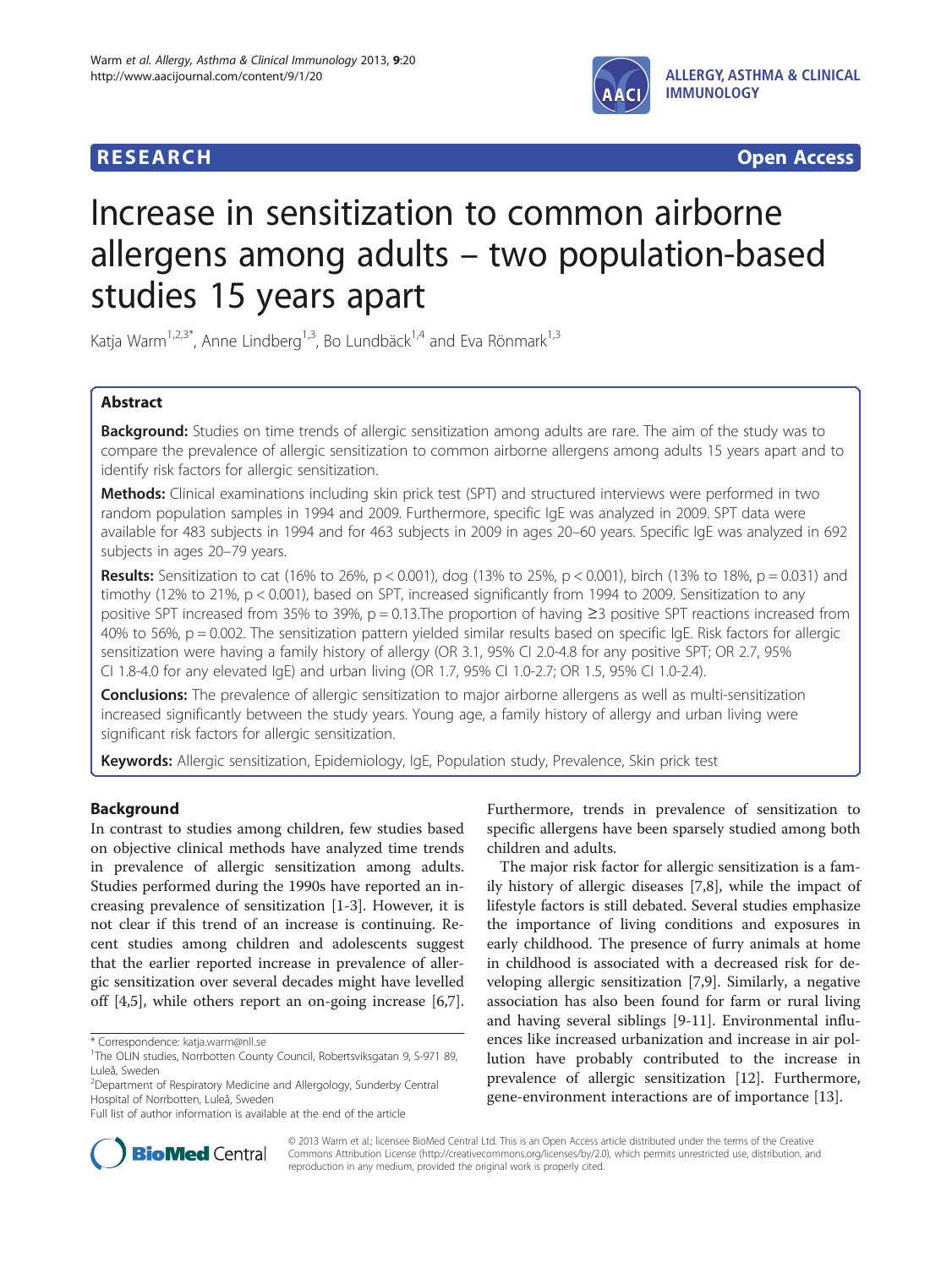The aim of this study was to compare the prevalence of allergic sensitization to common airborne allergens among adults in 1994 to 2009 in Northern Sweden and to identify risk factors for allergic sensitization.

# Material & methods

Two cross-sectional studies using identical methods were performed within the Obstructive Lung Diseases in Northern Sweden (OLIN) studies 15 years apart, 1994 and 2009. The area covers 25% of the area of Sweden, has cold and dry winters and is almost mite-free [\[14](#page-7-0)]. The studies were approved by the Regional Ethical Review Board at Umeå University, Sweden.

## Study population

In 1992 a postal questionnaire was mailed to 5,682 randomly selected subjects aged 20–69 years in Norrbotten, and 85% responded. A random sample of 970 questionnaire responders was invited to clinical examinations in 1994 including structured interview and skin prick testing (SPT), and 664 (68.5%) subjects participated. SPT was performed in subjects  $\leq 60$  years (n = 483, 51%) women) [[15\]](#page-7-0).

In 2006 another randomly selected cohort in ages 20–69 years was recruited,  $n = 7,997$ . A follow-up of a randomly selected cohort recruited in 1996 was also performed, now aged  $30-79$  years,  $n = 7,004$ . Of all invited, 12,055 subjects (80%) participated in a postal questionnaire survey. Of the responders, 1,000 subjects were randomly selected after stratification for the age and sex distribution of the general population in the study area. In 2009 they were invited to clinical examinations, and 737 (73.7%) subjects participated. SPT was performed in 463 subjects ≤60 years (50% women). Of these 737 subjects, 378 came from the follow-up cohort from 1996 and 359 from the newly recruited cohort. Blood samples for total and specific IgE were collected from 692 subjects (51% women), or 94% of all participants. In 1994, the mean age among the participants in skin prick testing was 44.1 years (SD 9.73), in 2009 it was 44.6 years (SD 10.54), p = 0.436. Table 1 shows the demography of the SPT participants in the two cohorts.

## Questionnaire

The OLIN questionnaire was used in both surveys, and it has also been used in several international studies [[8,16,17\]](#page-7-0). It has been externally validated against the GA2LEN questionnaire [[18\]](#page-7-0). The questions are focused on respiratory symptoms and diseases, family history of asthma and allergic diseases, smoking habits and occupation. The interview questionnaire was an expanded version of the postal questionnaire.

#### Table 1 Demography of participants in the SPT in 1994 and 2009

|                                            | Study year   |               |         |
|--------------------------------------------|--------------|---------------|---------|
|                                            | 1994         | 2009          | p-value |
|                                            | $n = 483$    | $n = 463$     |         |
| Mean age (SD)                              | 44.05 (9.73) | 44.57 (10.54) | 0.436   |
| Men, n (%)                                 | 237 (49.1)   | 233 (50.3)    | 0.699   |
| Age group, n (%)                           |              |               |         |
| $20 - 29y$                                 | 47 (9.7)     | 56 (12.1)     | 0.081   |
| $30-39y$                                   | 109 (22.6)   | 87 (18.8)     |         |
| 40-49 y                                    | 163(33.7)    | 135 (29.2)    |         |
| $50-60y$                                   | 164 (34.0)   | 185 (40.0)    |         |
| Family history of<br>allergic rhinitis (%) | 33.9         | 32            | 0.544   |
| Ever smoker (%)                            | 57.1         | 45.6          | < 0.001 |
| Furry animals in cildhood (%)              | 77.5         | 63.7          | < 0.001 |
| Urban living in childhood (%)              | 32.5         | 54.5          | < 0.001 |
| Urban living (%)                           | 68.1         | 72.2          | 0.174   |

# Skin prick test

The test included a panel of ten common airborne allergens: birch, timothy, mugwort, cat, dog, horse, D. pteronyssinus, D. farinae, cladosporium and alternaria. Experienced nurses performed the tests with identical methods in both studies, and according to international guidelines [\[19\]](#page-7-0) as single-tests on one fore-arm with lancets and standardized allergens (Solo-Prick, ALK, Denmark). A wheal size ≥3 mm was regarded as a positive reaction. Histamine and glycerol were used as positive and negative control, respectively. All subjects included in the analysis had a positive reaction to histamine and none of the subjects had reacted to the negative control.

Blood samples for specific IgE to birch, timothy, mugwort, cat, dog, horse, D. pteronyssinus, D. farinae and alternaria were collected in the 2009 survey. The serum samples were stored at −20°C and analyzed with the Immuno CAP system (ThermoFisher, Uppsala, Sweden). A positive result was defined as an IgE-level ≥0.35 IU/ml.

# **Definitions**

Any positive SPT: At least one positive SPT reaction. Any elevated IgE: A level of IgE  $\geq$ 0.35 IU/ml to any specific allergen.

*Multi-sensitization SPT (IgE)*:  $\geq$ 2 positive SPT reactions (elevated specific IgE).

Family history of allergy: "Have any of your parents or siblings had allergic eye-/nose catarrh (hay fever)?"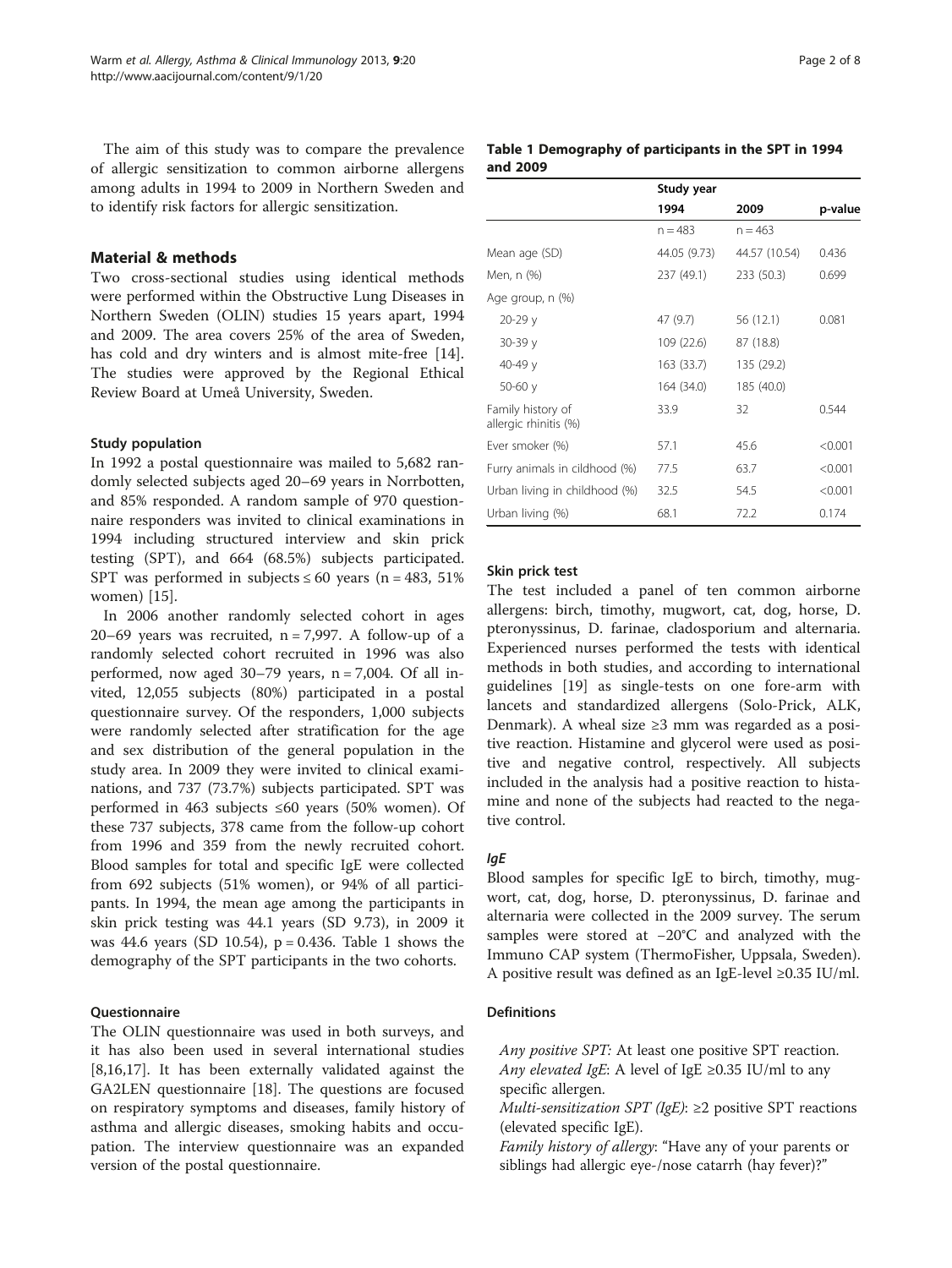Furry animals in childhood: "Were there any furry animals or birds at home in your early childhood?" Urban living: Living in a town  $\geq 2000$  inhabitants. Socio-economic status was classified based on occupation defined by Statistics Sweden. Smoking habits: Smokers were currently smokers or had smoked during the year preceding the examination. Ex-smokers had smoked for at least one year but not during the last 12 months. Non-smokers had never smoked. Smokers and ex-smokers were classified as ever smokers.

# Statistical analyses

The Statistical package for Social Sciences (SPSS) for Windows, Version 18.0, was used for statistical analysis. Chi square test, and Fisher´s exact test when appropriate, was used for comparison of categorical variables, and student t-test for comparison of continuous variables. A p-value <0.05 was considered as statistically significant. Multiple logistic regression analyses were used to calculate risk factors for allergic sensitization in 2009 and risks were expressed as odds ratios (OR) with 95% confidence intervals (CI). Dependent variables were "any pollen", "any animal" and "any allergen" according to SPT and specific IgE. Sex and significant or borderline significant ( $p < 0.1$ ) risk factors for any elevated IgE in bi-variate analyses were included as independent variables in the multivariate models. Risk factors for multi-sensitization versus non-sensitization were also analyzed.

# Results

# Prevalence of allergic sensitization

The prevalence of a positive SPT to birch, timothy, cat and dog, respectively, increased significantly between 1994 and 2009 (Figure 1). The prevalence of any positive SPT increased from 34.6% (95% CI 32.4-36.8%) to 39.3%  $(34.8-43.8\%)$ , however not significantly  $(p = 0.13)$ . A significant increase in prevalence of multi-sensitization was found (Figure [2](#page-3-0)). When corrected for potential confounders, the increasing trends in sensitization between the surveys were confirmed (Figure [3\)](#page-4-0).

The sensitization patterns were similar in both surveys. Most common was sensitization to cat (16.1% in 1994; 26.1% in 2009, p < 0.001), followed by dog (13.3%; 25.3%,  $p < 0.001$ ), birch (13.3%; 18.4%,  $p = 0.031$ ), and timothy (11.8%; 21.2%,  $p < 0.001$ ) (Figure 1). Sensitization to mites and moulds was uncommon both years (Figure 1; Table [2](#page-5-0)). In both surveys a positive SPT to any allergen was most common in the youngest age group, 20–29 years (55.3%; 60.7%,  $p = 0.58$  and lowest in the oldest age group, 50–60 years (26.2%; 28.6% p = 0.61). A decrease in prevalence by age was also found for sensitization to birch, timothy, cat, and dog (Table [2](#page-5-0)).

The mean wheal sizes differed slightly between the study years: birch 6.1 mm in 1994 versus 4.7 mm in 2009  $(p < 0.001)$  and dog with 6.0 mm versus 4.9 mm (p = 0.004). They were similar for timothy with 6.2 mm versus 5.8 mm and for cat with 7.3 mm versus 6.6 mm, respectively. The reaction to histamine was slightly larger in 1994 compared to 2009, 6.5 mm versus 5.7 mm ( $p < 0.001$ ).

The prevalence of allergic sensitization based on specific IgE in 2009 showed a similar pattern compared to

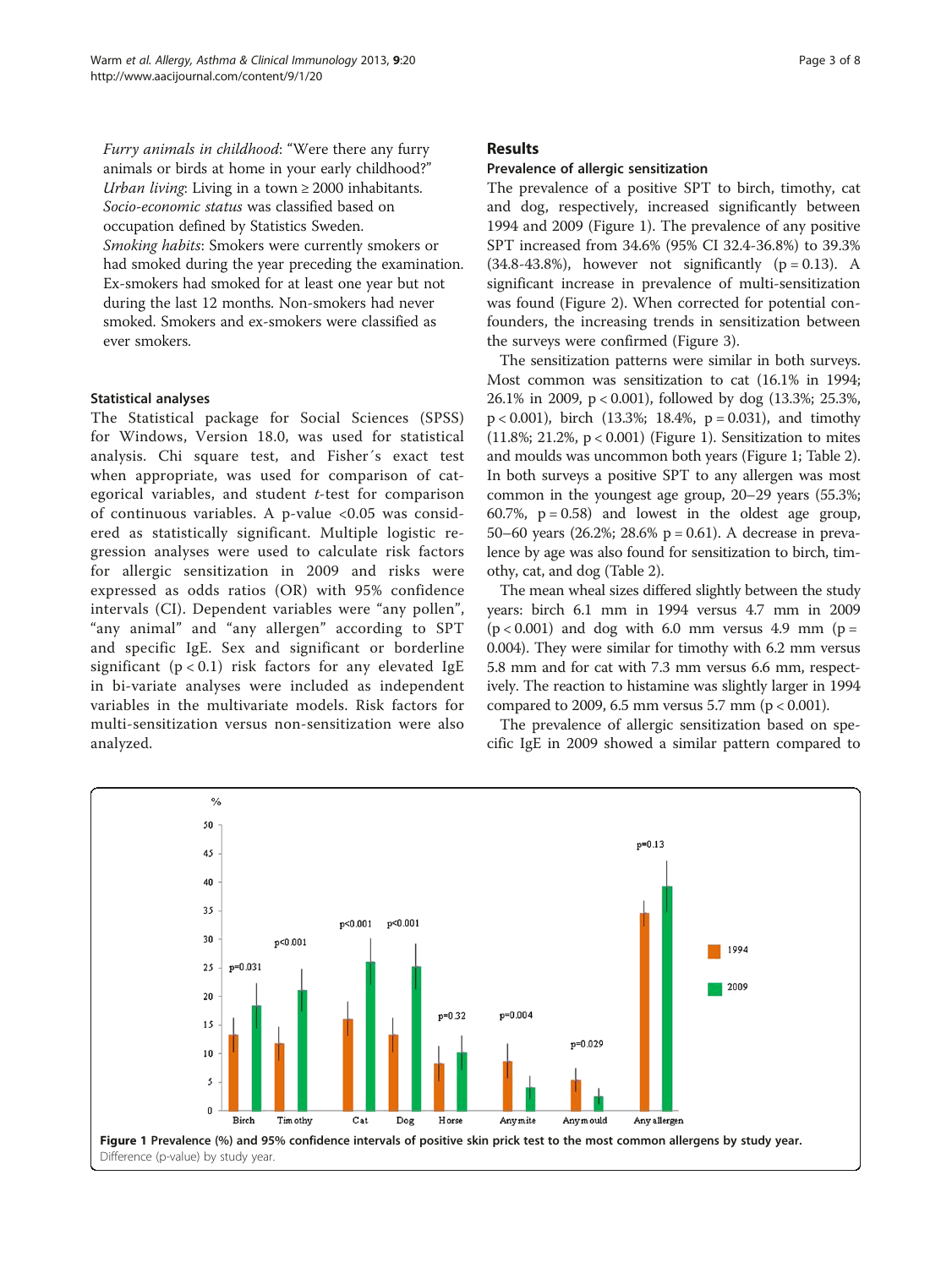<span id="page-3-0"></span>

the SPT results. In general, the prevalence of allergic sensitization was somewhat lower based on specific IgE compared to SPT (data not shown).

#### Risk factors for allergic sensitization in 2009

Young age, a family history of allergy and urban living were significantly associated with elevated IgE to any allergen in bi-variate analyses. Ever smoking was significantly negatively associated with elevated IgE to any allergen, as was having had furry animals in childhood and growing up on a farm. No associations were found between elevated IgE to any allergen and number of older siblings, maternal smoking in childhood or socioeconomic status.

In the multivariate models, increasing age was strongly associated with a lower risk for any elevated IgE. Other significant risk factors were a family history of allergy, OR 2.68 (95% CI 1.80-3.97) and urban living, OR 1.54 (1.00-2.36). Urban living was associated with an increased risk for elevated specific IgE to any pollen, OR 1.79 (1.06-3.03). Having had furry animals in childhood was associated with a reduced risk for elevated specific IgE to any animal, OR 0.62 (0.39-0.99) (Table [3](#page-5-0)). When added to the statistical model, the variable growing up on a farm lost its significance as it was strongly related to age and very few young adults had grown up on a farm. Consequently, when age was excluded from the model, growing up on a farm became significantly negatively related to any elevated IgE, OR 0.62 (0.41-0.94).

The risk factor pattern was similar when based on SPT. Significant risk factors were young age, a family history of allergy and urban living. Male sex was associated with an increased risk for any positive SPT and a positive SPT to any animal (Table [3](#page-5-0)).

Risk factor analyses for multi-sensitization yielded similar results, although a family history of allergy appeared as an even stronger risk factor, OR 3.89 (95% CI 2.41-6.28) and OR 3.39 (2.13-5.41), based on SPT and specific IgE, respectively.

## **Discussion**

We compared the prevalence of allergic sensitization among adults in two cross-sectional population based studies performed in 1994 and 2009, and found a significant increase in prevalence of sensitization to the major airborne allergens cat, dog, birch and timothy. The prevalence of multi-sensitization increased also significantly, while the increase of sensitization to at least one allergen, from 35% to 39%, did not reach significance.

Only a few studies have reported time trends of allergic sensitization among adults [[1-3](#page-6-0)[,20,21](#page-7-0)]. A Danish study investigated time trends in allergic sensitization over 25 years at three occasions using specific IgE in subjects aged 30 to 60 years. In line with our results, they found an increase in prevalence of allergic sensitization in all age groups, but the study did not report on trends in sensitization to specific allergens or changes in the sensitization pattern [\[2](#page-6-0)]. Similarly, a study from Finland found an increase in prevalence of allergic sensitization among adults during the last two decades of the previous century [[3\]](#page-6-0). The US NHANES, comparing positive SPT-reactions in two large surveys from 1976–1980 to 1988–1994, found an increase in the overall prevalence from 22% to 42% [\[21](#page-7-0)]. However, the NHANES study population included both children and adults, and there were methodological differences between the two surveys.

Our study is the first to report time trends in allergic sensitization among adults in Sweden during this century and suggests that the prevalence is still increasing. This is consistent with results from a study among children carried out in the same area during the same period [[7\]](#page-7-0). However, as we examined allergic sensitization in two adult populations, and sensitization may have occurred at young age or during adolescence, our results in fact reflect prevalence trends two or three decades before the studies were performed.

We found a similar sensitization pattern both years with cat and dog being the most common allergens followed by pollen from birch and timothy, confirming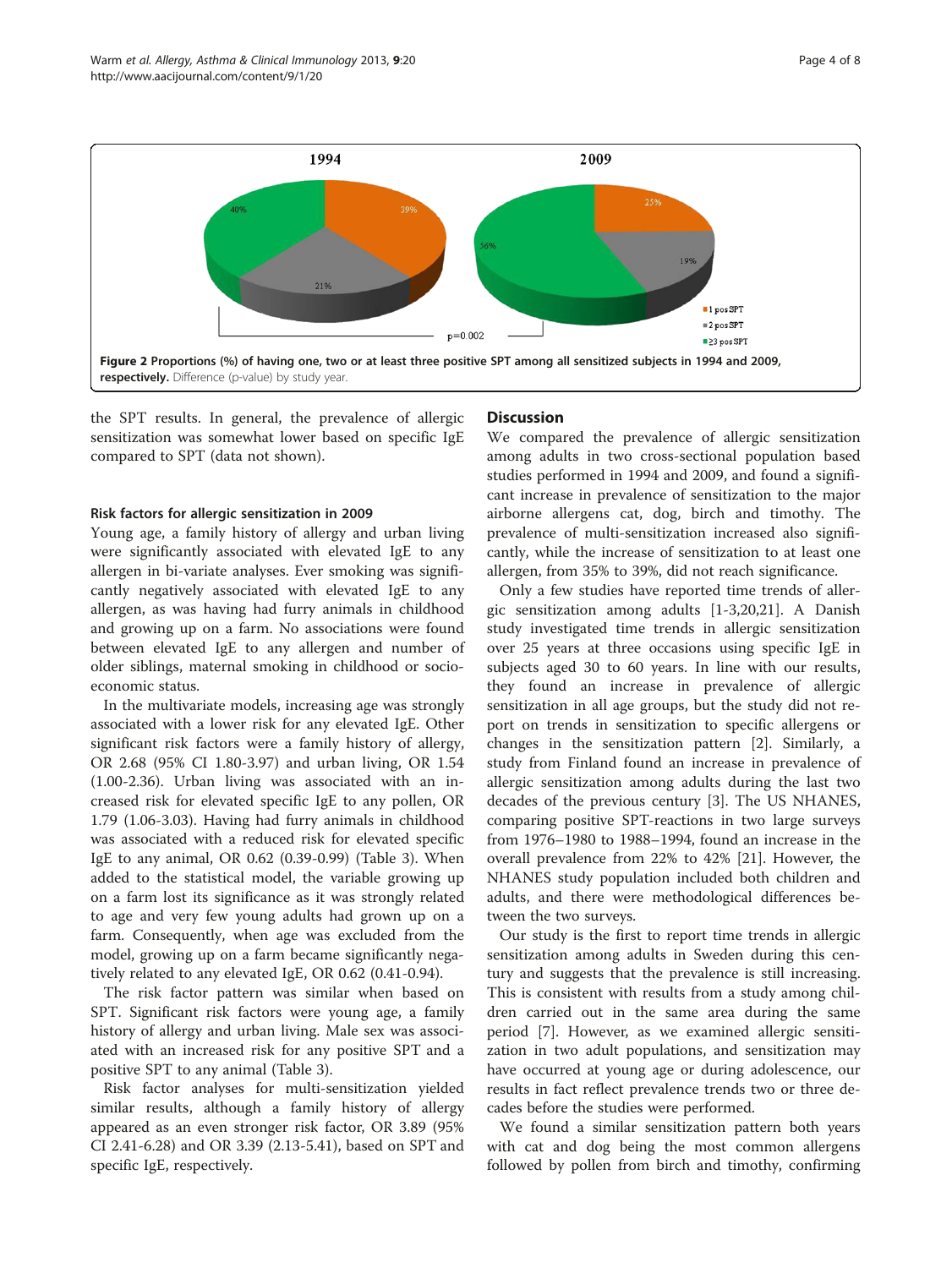

<span id="page-4-0"></span>

results from earlier Scandinavian studies [[8,22\]](#page-7-0). The prevalence of allergic sensitization measured by specific IgE in 2009 yielded slightly lower results than by using SPT, especially for cat and dog, but confirmed the sensitization pattern. Several international studies have found house dust mite to be the major airborne allergen [[17,23\]](#page-7-0). In Northern Sweden, however, mites are uncommon due to the cold and dry climate [[14](#page-7-0),[22](#page-7-0)].

Very few studies comparing time trends in prevalence of mono- and multi-sensitization have been published so far. Linneberg et al. compared sensitization to more than one allergen assessed by specific IgE between 1990 and 1998. In line with our results, they found a significant increase in multi-sensitization [\[20\]](#page-7-0). The impact of multisensitization on allergic clinical conditions has been described earlier [[8,24,25\]](#page-7-0), and the number of positive SPT responses correlates with bronchial hyper reactivity [\[26](#page-7-0)]. It will be of further interest to study the impact of the increase in multi-sensitization on trends in prevalence of allergic diseases.

Young age, a family history of allergy and urban living were significantly associated with allergic sensitization. This is concordant with earlier published data [\[3](#page-6-0)[,8,15,17](#page-7-0)]. The higher prevalence of allergic sensitization among young compared to older adults is well-known [\[27\]](#page-7-0). The decrease in prevalence by age among adults could be related to a birth-cohort-effect. However, we have shown that the decrease in allergic sensitization with increasing age is mainly influenced by normal ageing [[15](#page-7-0)].

Several studies among children have found that having pets at home is associated with a reduced risk of sensitization [\[7,28](#page-7-0)]. In this study, having had pets at home in childhood was negatively associated with an elevated level of specific IgE to pets. A Finnish study reported that contact with farm animals, and also cats and dogs, reduced the risk of not only allergic sensitization but also of asthma and other allergic clinical conditions [\[29](#page-7-0)].

Growing up in a rural environment has been reported to be a protective factor against allergic sensitization [[29,30\]](#page-7-0). The Canadian Humboldt Study found a lower prevalence of allergic sensitization among subjects who currently lived on a farm [[31\]](#page-7-0). We found rural living in childhood, as well as growing up on a farm, to be significantly negatively associated with elevated IgE in bivariate analyses. This effect could not be verified in the multivariate analyses as only few young adults had grown up on a farm compared to more than 50% among the elderly. Our sample size had not power enough for allowing stratified analyses by age group. However, farming becoming uncommon parallel with urbanization may have contributed to the increase of allergic sensitization also in our study area.

In bi-variate analysis we found a negative association between smoking and allergic sensitization, however this effect disappeared in the multivariate model. Some studies have reported a protective effect of smoking on allergic sensitization [[15](#page-7-0),[32,33](#page-7-0)], while others did not find any significant association [[8](#page-7-0)]. It has been shown that tobacco smoke inhibits pro-inflammatory cytokines and thus has an immunosuppressive effect [\[34\]](#page-7-0). Further experimental studies are needed to clarify the role of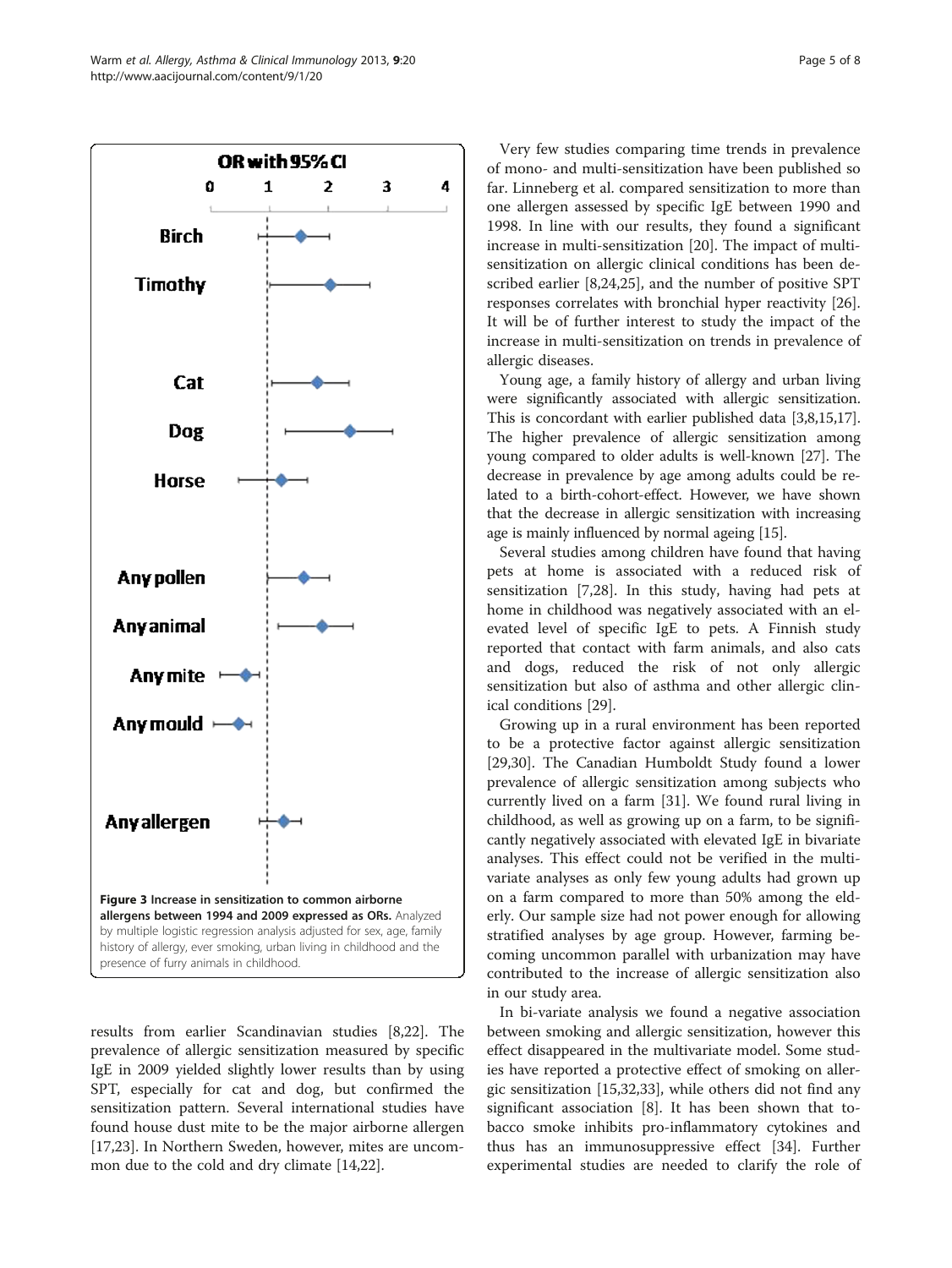|                 |      |          |         |          | Sex     |                     |         |                |         |      |                     |       |         |
|-----------------|------|----------|---------|----------|---------|---------------------|---------|----------------|---------|------|---------------------|-------|---------|
| Allergen        |      | $20-29y$ | p-value | $30-39y$ | p-value | 40-49 $v$           | p-value | 50-60 $y$      | p-value | Men  | p-value             | Women | p-value |
| Birch           | 1994 | 23.4     | 0.124   | 19.3     |         | 13.5                | 0.068   | 6.1            | 0.281   | 13.5 | 0.089               | 13.0  | 0.182   |
|                 | 2009 | 37.5     |         | 20.7     | 0.804   | 21.5                |         | 9.2            |         | 19.3 |                     | 17.4  |         |
| Timothy         | 1994 | 27.7     | 0.050   | 17.4     | 0.562   | 8.6                 | 0.002   | 6.7            | 0.037   | 13.9 | 0.024               | 9.8   | 0.001   |
|                 | 2009 | 46.4     |         | 20.7     |         | 21.5                |         | 13.5           |         | 21.9 |                     | 20.4  |         |
| Mugwort         | 1994 | 2.1      |         | 0.9      |         | 8.0<br>0.051<br>2.2 | 0.028   | 1.2            | 0.012   | 3.8  | 3.3<br>0.620<br>5.2 |       | 0.286   |
|                 | 2009 | 5.4      | 0.398   | 5.7      |         |                     |         | 6.5            |         | 4.7  |                     |       |         |
| Cat             | 1994 | 23.4     |         | 22.9     |         | 15.3                | 0.016   | 10.4           | 0.018   | 16.9 | 0.001               | 15.4  | 0.060   |
|                 | 2009 | 41.4     | 0.060   | 29.9     | 0.271   | 26.7                |         | 19.5           |         | 30.0 |                     | 22.2  |         |
| Dog             | 1994 | 17.0     | 0.005   | 20.2     | 12.3    |                     | 0.001   | 8.5            | 0.016   | 13.5 | < 0.001             | 13.0  | 0.012   |
|                 | 2009 | 42.9     |         | 26.4     | 0.301   | 32.5                |         | 17.3           |         | 28.8 |                     | 21.7  |         |
| Horse           | 1994 | 14.9     | 0.288   | 13.8     | 0.636   | 8.6                 | 0.755   | 2.4            | 0.107   | 8.9  | 0.329               | 7.7   | 0.699   |
|                 | 2009 | 23.2     |         | 11.5     |         | 9.6                 |         | 5.9            |         | 11.6 |                     | 8.7   |         |
| D.pteronyssinus | 1994 | 2.1      | 0.142   | 10.1     |         | 4.9                 | 0.851   | 5.5            | 0.048   | 5.9  | 0.038               | 6.1   | 0.528   |
|                 | 2009 | 8.9      |         | 2.3      | 0.029   | 4.4                 |         | 1.6            |         | 2.1  |                     | 4.8   |         |
| D.farinae       | 1994 | 8.5      | 0.940   | 5.5      |         | 4.3                 | 0.544   | 5.5            | 0.006   | 5.5  | 0.109               | 5.3   | 0.037   |
|                 | 2009 | 8.9      |         | $\Omega$ | 0.026   | 3.0                 |         | 0.5            |         | 2.6  |                     | 1.7   |         |
| Cladosporium    | 1994 | 8.5      | 0.526   | 2.8      |         | 2.5<br>1.5          | 0.552   | 3.0            | 0.191   | 3.0  | 0.375               | 3.7   | 0.199   |
|                 | 2009 | 5.4      |         | 1.1      | 0.430   |                     |         | 1.1            |         | 1.7  |                     | 1.7   |         |
| Alternaria      | 1994 | 4.3      | 0.858   | 3.7      |         | 4.3                 | 0.158   | 1.8            | 0.065   | 4.6  | 0.032               | 2.0   | 0.292   |
|                 | 2009 | 3.6      |         | 1.1      | 0.266   | 1.5                 |         | $\overline{0}$ |         | 1.3  |                     | 0.9   |         |
| Any allergen    | 1994 | 55.3     |         | 36.7     |         | 35.6<br>43.7        | 0.153   | 26.2           | 0.612   | 34.2 | 0.078               | 35.0  | 0.722   |
|                 | 2009 | 60.7     | 0.580   | 41.4     | 0.504   |                     |         | 28.6           |         | 42.1 |                     | 36.5  |         |

<span id="page-5-0"></span>Table 2 Prevalence (%) of positive skin prick test by age group and sex in 1994 and 2009, respectively; difference (p-value) by study year

# Table 3 Risk factors for positive skin prick test (SPT) and elevated specific IgE in 2009 expressed as odds ratios (OR) with 95% confidence intervals (CI) calculated by multiple logistic regression analysis

|                            | <b>SPT</b> |                          |            |                |           |               |            | Specific IgE  |            |                          |           |                          |  |  |
|----------------------------|------------|--------------------------|------------|----------------|-----------|---------------|------------|---------------|------------|--------------------------|-----------|--------------------------|--|--|
| Independent variable       | Any pollen |                          | Any animal |                | Any SPT   |               | Any pollen |               | Any animal |                          | Any IgE   |                          |  |  |
|                            | <b>OR</b>  | 95% CI                   | <b>OR</b>  | 95% CI         | <b>OR</b> | 95% CI        | <b>OR</b>  | 95% CI        | <b>OR</b>  | 95% CI                   | <b>OR</b> | 95% CI                   |  |  |
| Age                        |            |                          |            |                |           |               |            |               |            |                          |           |                          |  |  |
| 20-29 v                    |            | $\overline{\phantom{a}}$ |            | $\overline{a}$ |           | ۰             |            | ۰             |            | $\overline{\phantom{a}}$ |           | $\overline{\phantom{a}}$ |  |  |
| $30-39y$                   | 0.48       | $0.23 - 1.00$            | 0.57       | $0.27 - 1.19$  | 0.55      | $0.26 - 1.14$ | 0.44       | $0.20 - 0.95$ | 0.93       | $0.40 - 2.13$            | 0.55      | $0.26 - 1.17$            |  |  |
| 40-49 $v$                  | 0.54       | $0.27 - 1.07$            | 0.69       | $0.35 - 1.36$  | 0.67      | $0.34 - 1.33$ | 0.49       | $0.24 - 0.98$ | 0.96       | $0.45 - 2.06$            | 0.62      | $0.31 - 1.22$            |  |  |
| 50-60 $y$                  | 0.31       | $0.15 - 0.62$            | 0.46       | $0.23 - 0.91$  | 0.39      | $0.20 - 0.77$ | 0.29       | $0.14 - 0.60$ | 0.65       | $0.29 - 1.44$            | 0.39      | $0.19 - 0.78$            |  |  |
| $>61$ y                    |            |                          |            |                |           |               | 0.10       | $0.05 - 0.25$ | 0.32       | $0.13 - 0.74$            | 0.20      | $0.10 - 0.40$            |  |  |
| Male sex                   | .38        | $0.88 - 2.14$            | 1.69       | 1.09-2.63      | 1.51      | 1.00-2.29     | 1.30       | $0.85 - 2.01$ | 1.40       | $0.90 - 2.19$            | 1.30      | $0.90 - 1.87$            |  |  |
| Family history of allergy  | 3.16       | 2.01-4.97                | 3.26       | $2.07 - 5.12$  | 3.12      | 2.02-4.83     | 2.68       | 1.72-4.20     | 3.13       | 1.98-4.94                | 2.68      | 1.80-3.97                |  |  |
| Ever smoked                | 0.89       | $0.57 - 1.39$            | 0.79       | $0.51 - 1.23$  | 0.93      | $0.62 - 1.42$ | 0.69       | $0.44 - 1.06$ | 0.78       | $0.50 - 1.22$            | 0.79      | $0.55 - 1.14$            |  |  |
| Urban living               | 1.58       | $0.95 - 2.64$            | 1.56       | $0.94 - 2.60$  | 1.66      | 1.03-2.66     | 1.79       | 1.06-3.03     | 1.14       | $0.69 - 1.88$            | 1.54      | 1.00-2.36                |  |  |
| Urban living in childhood  | 0.90       | $0.56 - 1.43$            | 1.06       | $0.67 - 1.68$  | 1.08      | $0.70 - 1.67$ | 1.05       | $0.66 - 1.67$ | 0.87       | $0.54 - 1.41$            | 0.87      | $0.58 - 1.31$            |  |  |
| Furry animals in childhood | 0.81       | $0.51 - 1.28$            | 0.80       | $0.51 - 1.25$  | 0.82      | $0.53 - 1.26$ | 0.96       | $0.60 - 1.49$ | 0.62       | $0.39 - 0.99$            | 0.79      | $0.53 - 1.18$            |  |  |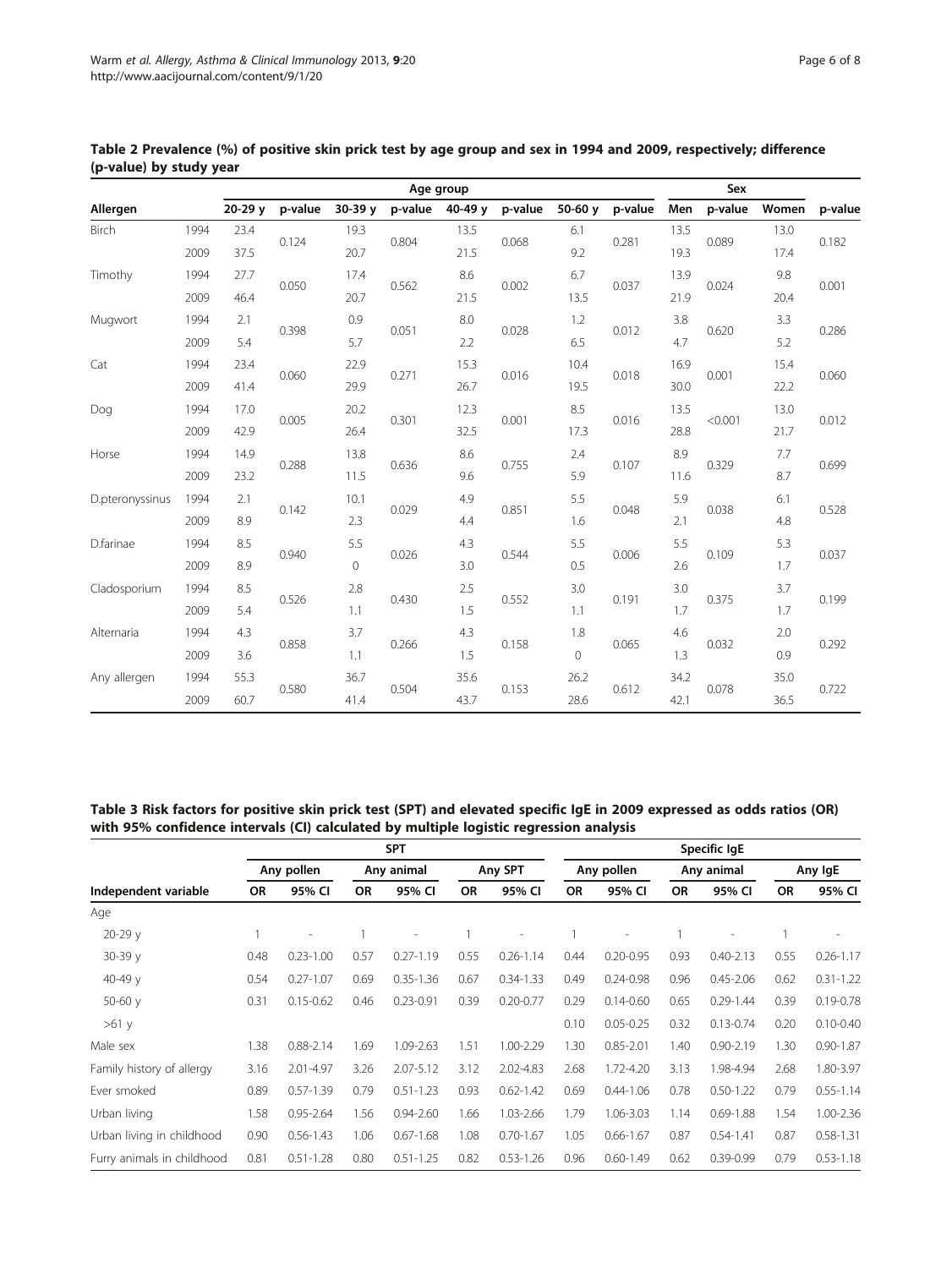<span id="page-6-0"></span>smoking on the immune system related to allergic sensitization.

We observed a significant positive association between urban living and allergic sensitization. This relationship was strongest for specific IgE to pollen. It has been shown that air pollution influences the allergenic potential of pollen, and a higher pro-inflammatory and chemotactic activity has been observed in pollen collected near heavy-traffic roads [\[35](#page-7-0)-[37](#page-7-0)]. Further, pollutants related to heavy traffic increase the secretion of cytoplasmatic granules in timothy pollen [[38\]](#page-7-0). The European Community Respiratory Health Survey compared fine particle mass and sulphur exposure with the prevalence of allergic sensitization and found a positive, however not significant, association between air pollutants and allergic sensitization [[39](#page-7-0)].

Parallel to the increase in prevalence of allergic sensitization some life style factors had changed significantly. Compared with the cohort from 1994, fewer subjects in the recent cohort had grown up in rural areas. Smoking was also less prevalent in the recent cohort. These changes in life style may have contributed to the observed increase in prevalence of allergic sensitization.

The strength of our study is the identical age and gender distribution in the two study samples. The study population in 2009 consisted of subjects from a followup study of a cohort recruited in 1996 and a newly recruited cohort. These two sub samples were almost identical regarding the SPT results, the prevalence of asthma, respiratory symptoms, use of asthma medication and smoking. Thus, the design of the cohort from 2006 did not bias the results. Validated and internationally established questionnaires were used to collect data on risk factors. Further, we were able to provide data both on SPT and specific IgE, confirming the sensitization pattern. The somewhat lower prevalence when measuring allergic sensitization by using specific IgE has been shown earlier [\[15,40\]](#page-7-0). Regarding skin prick testing there is a risk of method bias. However, only a small number of experienced staff performed the SPTs, and identical methods with solutions from the same manufacturer were used in both surveys. For some of the tested allergens the mean wheal diameter was slightly lower in 2009 compared to 1994. Thus, the wheal sizes may have been overestimated in 1994 or underestimated in 2009, and would accordingly strengthen our results of an increasing prevalence of allergic sensitization over the 15 years.

In conclusion, from 1994 to 2009 the prevalence of allergic sensitization to the major allergens in the studied area, as well as multi-sensitization, increased significantly among adults. The overall prevalence of sensitization to at least one allergen increased also, however not significantly. Young age and a family history of allergy were the most important risk factors. Additionally, urban living was

#### Abbreviations

OLIN: Obstructive lung diseases in Northern Sweden; SPT: Skin prick test; SD: Standard deviation; OR: Odds Ratio; CI: Confidence interval; GA2LEN: Global Allergy and Asthma European Network; NHANES: National Health and Nutrition Examination Survey.

#### Competing interests

None of the authors has any conflicts of interests to disclose.

clinical effects of the increased prevalence.

#### Authors' contributions

KW contributed to the design of the study, participated in data collection, performed statistical analyses and drafted the manuscript. AL participated in analysing and interpreting of data and helped draft the manuscript. BL contributed to the design of the study, participated in analysing and interpreting of data and helped draft the manuscript. ER designed the study, participated in data collection, participated in analysing and interpreting of data and helped draft the manuscript. All authors read and approved the final manuscript.

#### Acknowledgments

We thank the research team within the Obstructive Lung Disease in Northern Sweden Studies, especially Ann-Christin Jonsson, Sigrid Sundberg, Linnea Hedman, Ulla Jarlbring and Anne Kemi for the collection of the data.

#### Funding

The studies were funded by the Swedish Heart-Lung Foundation, the Swedish Asthma-Allergy Foundation, Visare Norr and Umeå University and the Swedish Research Council. Additional funding was provided by ALK-Abelló and ThermoFisher.

#### Author details

<sup>1</sup>The OLIN studies, Norrbotten County Council, Robertsviksgatan 9, S-971 89 Luleå, Sweden. <sup>2</sup>Department of Respiratory Medicine and Allergology, Sunderby Central Hospital of Norrbotten, Luleå, Sweden. <sup>3</sup>Department of Public Health and Clinical Medicine, Umeå University, Umeå, Sweden. 4 Institute of Medicine/Krefting Research Center, University of Gothenburg, Gothenburg, Sweden.

#### Received: 6 March 2013 Accepted: 5 June 2013 Published: 11 June 2013

#### References

- Law M, Morris JK, Wald N, Luczynska C, Burney P: Changes in atopy over a quarter of a century, based on cross sectional data at three time periods. BMJ 2005, 330:1187–1188.
- Linneberg A, Gislum M, Johansen N, Husemoen LL, Jorgensen T: Temporal trends of aeroallergen sensitization over twenty-five years. Clin Exp Allergy 2007, 37:1137–1142.
- 3. Seiskari T, Viskari H, Kaila M, Haapala AM, Koskela P, Hyoty H: Time trends in allergic sensitisation and helicobacter pylori prevalence in finnish pregnant women. Int Arch Allergy Immunol 2009, 150:83–88.
- 4. Braun-Fahrlander C, Gassner M, Grize L, Takken-Sahli K, Neu U, Stricker T, Varonier HS, Wuthrich B, Sennhauser FH: Swiss Study on Childhood Allergy and Respiratory symptoms, Air Pollution (SCARPOL team). No further increase in asthma, hay fever and atopic sensitisation in adolescents living in switzerland. Eur Respir J 2004, 23:407–413.
- 5. Zollner IK, Weiland SK, Piechotowski I, Gabrio T, von Mutius E, Link B, Pfaff G, Kouros B, Wuthe J: No increase in the prevalence of asthma, allergies, and atopic sensitisation among children in germany: 1992–2001. Thorax 2005, 60:545–548.
- 6. Krause T, Koch A, Friborg J, Poulsen LK, Kristensen B, Melbye M: Frequency of atopy in the arctic in 1987 and 1998. Lancet 2002, 360:691–692.